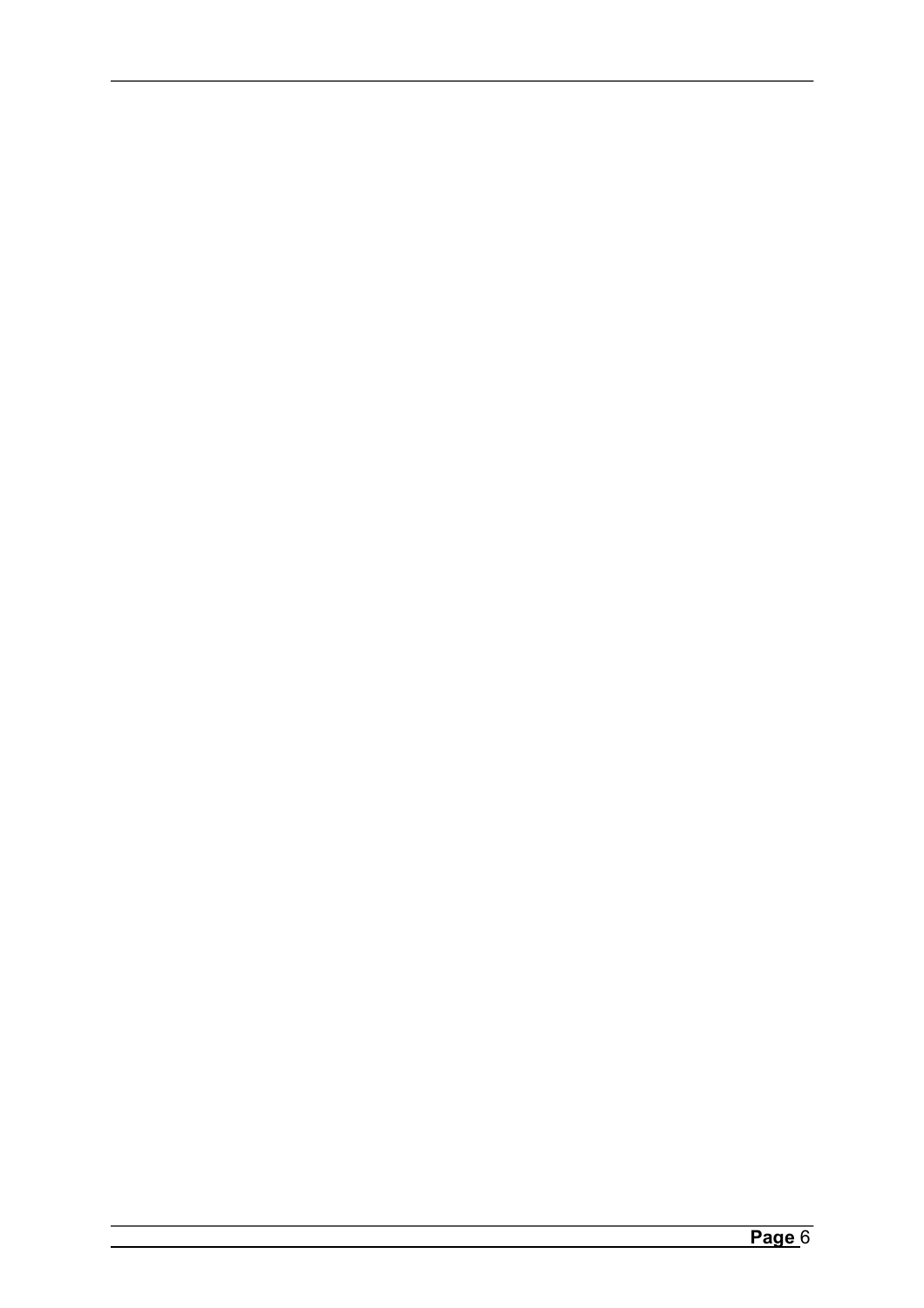## Working Bee White Board

| $\begin{array}{c ccccccccc} \multicolumn{3}{c }{\textbf{D}-}\textbf{C} & \textbf{C} & \textbf{C} & \textbf{C} & \textbf{C} \end{array}$ | $8 - 5 - 61$                                                                                                | $10 - 12 - 21 = 0$<br>$r - \theta$ $\theta$                                                                                                                            | EV Q Q 台                                                |
|-----------------------------------------------------------------------------------------------------------------------------------------|-------------------------------------------------------------------------------------------------------------|------------------------------------------------------------------------------------------------------------------------------------------------------------------------|---------------------------------------------------------|
|                                                                                                                                         | HIMS                                                                                                        | WHAT COULD<br>$3-5$ GOAL<br>D <sub>0</sub><br>WL                                                                                                                       | SPECIFIC<br>$12 \mu$ onth                               |
|                                                                                                                                         | To produce a regular<br>folvon for exchange of ideas.                                                       | The conversation Meter Conf Nighty VISI<br>Coorciance<br>I volve VET sechal teachers<br>WEDSIK<br>. Mailing list communication<br>Sightlines<br>« Invite int. speakels | plans                                                   |
|                                                                                                                                         | To during + foster research<br>Klevant to the sector                                                        | Journal quest chitatial<br>R.S.C.<br>industry unded research project.                                                                                                  |                                                         |
|                                                                                                                                         | To promote quality professional<br>education for chedric artists a craftspeople<br>In the screen industry   | · Use Aspela links<br>podcasts<br>a Klartonships with Guilds<br>marketing<br>exple.<br>Kreatur links to indestry                                                       | Makering Plan                                           |
| $\sqrt{ }$                                                                                                                              | To develop policy a advocate on hemalf<br>of screen production conises<br>To provide leadership to profied. | Suild HDRS<br>enalf<br>Pufferential from private provides.                                                                                                             | forg VISIbilly with member-<br>Sconf. to wide community |
|                                                                                                                                         | MSEARCH & Community Service In Seneen<br>production in Aust. Universities                                   | -participting in DDCA Product data to<br>$6.$ ed $_2$<br>-link to inclusing show kell<br>- becoming the existible halkeling<br>position of the seat<br>ween            |                                                         |
|                                                                                                                                         | To lianse with gov. Industry, secondary<br>I VET Sechons                                                    | econdar Conf. Keynotes finclusion<br>- address sector industry<br>-identify key orgs/station Ides                                                                      |                                                         |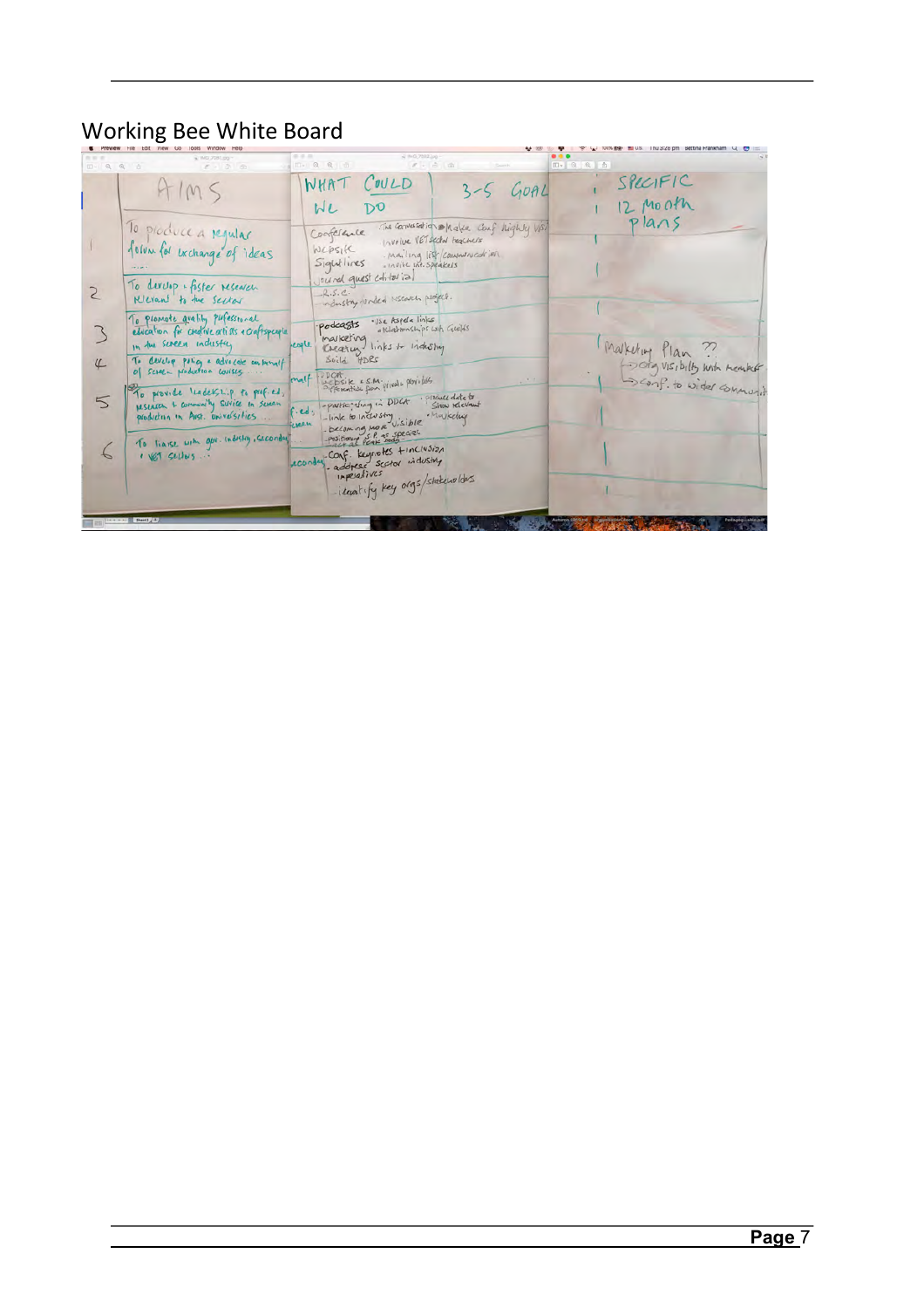# ASPERA Exec Agenda plus 3-5 year ASPERA plan?

## Bettina Frankham

Thu 14/09/2017 11:12 AM

To:Margaret McVeigh <m.mcveigh@griffith.edu.au>; Craig Batty <craig.batty@rmit.edu.au>;

Cc:Sarah Stollman <sestollman@gmail.com>; simon <simon.weaving@newcastle.edu.au>; Alison Wotherspoon <alison.wotherspoon@flinders.edu.au>;

1 attachment

14\_15.09.2017\_ASPERA Executive Agenda.docx;

### Hello all

I'veattacheda copyoftheagenda forthemeeting tomorrow.It's in thedropbox soyou caneitheradd any additional items to the document there or email them through me to be added in.

Also below are some thoughts on the association, its value, its role and the context in which it operates partly a response to Margaret's and Craig's contributions so far, partly my own ruminations. Catch some of you tomorrow. All the best

**Betti 維 Qna** 

Members are the institutions – they pay the fees.

Ithinkthathavingathemefortheannualconferenceisagoodthing.Itprovidesagoodfocusforpresenters and gives the conference organisers an opportunity to shape the agenda and tone for the gathering and year

The association is a valuable resource to member delegates.

To me its present main function is that it provides a way to network with aligned academics to build collaborative teams, receive informal mentoring, share knowledge and provide support at a range of difference career stages from higher degree research students through to Associate Professors. That accessto a hive mind of allied academics is one of the great strengths of ASPERA.

Current approach services the academic representatives first which indirectly (?) benefits member institutions through their academic employees being able to establish networks, feel supported by peers who understand their context, access opportunities to present and develop their research to a supportive, specialised and knowledgeable group of peers as well as through sector wide research into the context andissuesfacedby screen production academics.

ASPERA is a relatively small organisation with 18 (?) members and between 50 – 120 academics who are connected to the association through activities such as the HDR and ECR research boot camp, the annual conference, bi-annual Sightlines conference, register of supervisors and examiners, Facebook group and newsletter mail out.

Our capacity to do more is limitedby the 'voluntary' nature ofparticipating in the management structure. In the context of increasing academic workloads, pressures to increase the quality and number of research outputs and the continuing rise in the scale of student cohorts it is not surprising perhaps that few are able or willing to contribute through formalised involvement in committees. In the context of these pressures it is also not surprising that ASPERA related tasks fall off the end of to do lists.

Sothatistheframewithinwhichweneedtoconsiderthepotentialfortheorganisationforthenext5years. We need to prioritise sustainability, value to participants and how to build on work that has already been done.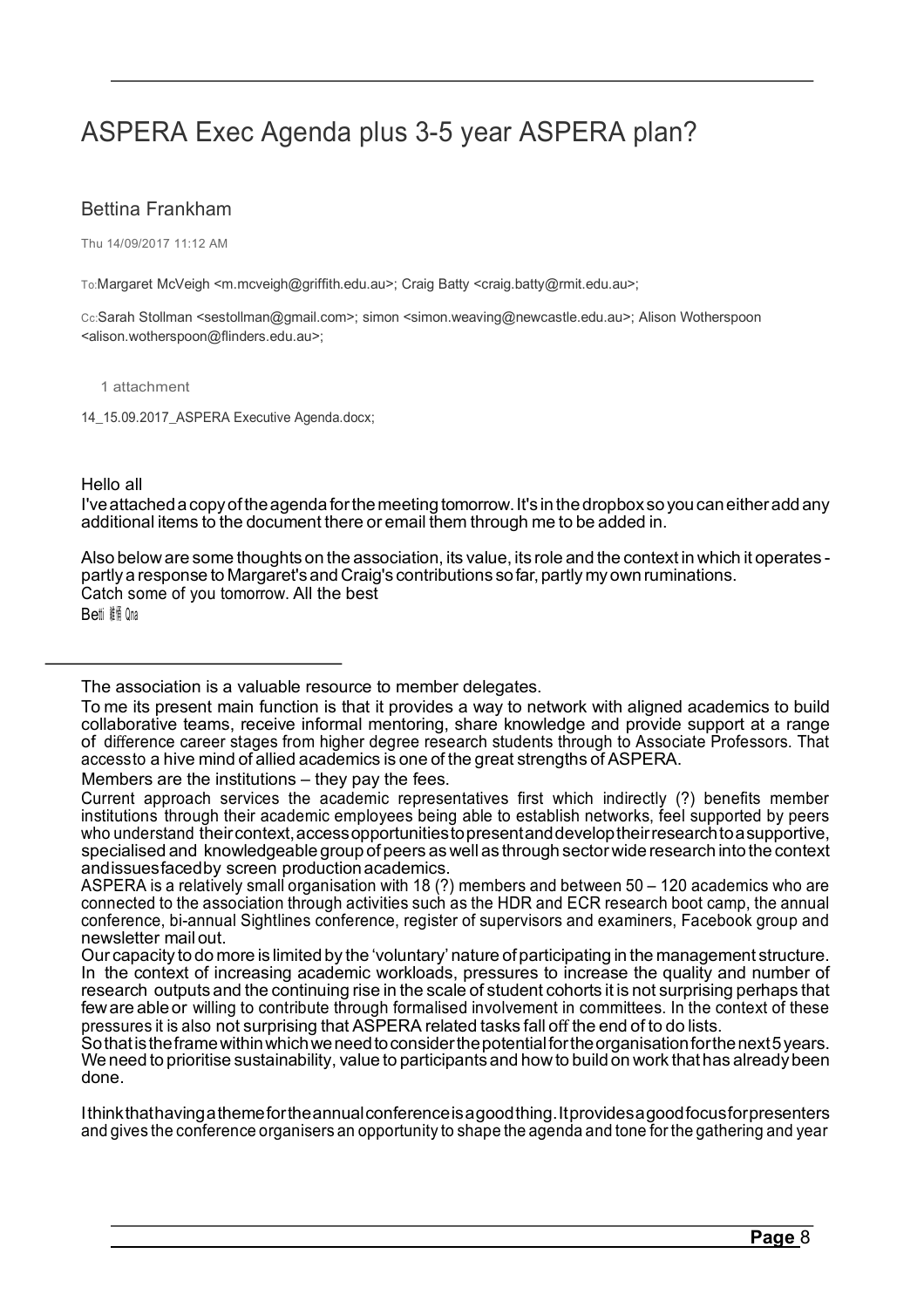thatfollows.PerhapstherecouldbealittlemorediscussionofthethemewiththeExecutiveCommitteeto alignthethemewiththecurrentprioritiesoftheassociation.However,inthecontextoflimitedtime(andat times inclination) to contribute to these discussions, that may be a 'nice-to-have' component rather than something that isessential.

There is scope for the ASPERA conference and Sightlines to alternate. In my institutional context we can only apply for one lot of funding to attend a conference (no matter whether it is local or international) – this is perhaps an issue for others too. We now know that the timing of the AGM has to change. It would makesense to schedule the conference at a time that is appropriate for the AGM in order to ensure maximum participation by member delegates in the decision-making processesof the association.

It is worth continuing to drive a quality research output from the conference. We may find that there is a better uptake for submissions if the output is a themed issue of a journal rather than conference proceedings. We may need to consider it we need additional options to accommodate HDR contributors. There is important capacity building, mentoring and networking that occurs as part of this process for authorsbutalsoforpeer reviewersandtheeditorialteam.However,thereisvalueinbuildingthisinaspart ofthepackage oftasks that are bound upwith conference hosting.Idon'tthink that the editorial team for the research output necessarily need to be drawn from the hosting institution but there does need to be a close collaboration between the hosting and editorial teams for timely coordination of the steps involved. For example, details of journal/outlet for papers to be included with the CFP, the CFP should be distributed via multiple outlets (including the ASPERA mailing list) well in advance of the conference date (7 months?).

I am concerned that there may be a drop off in participation by some valuable member delegates once they reachamoreseniorleveloftheircareer.Whilethisisunderstandableduetoaconcurrentincreasein their workloads because of promotion, there may also be a level of burnout, disillusionment and perhaps shedding of responsibilities in which they no longer see value or return. This may be something that we need to considerinthelongertermsustainabilityoftheassociation–howwemanagetheamountofwork that one person takes on and how we can continue to gather new people to be involved who might be interested in taking on small roles. This also raises questions for me around the wisdom of increasing executive terms to 2 years. I think it may act as a barrier to people agreeing to be involved. It may be better to permit re-election of committee members to the same roles in successive years so that it may serendipitouslyhappenthatoffice bearers have longerterms.

Sightlinesdoesneedtobeanoutward/internationalfacingeventasthereputationoftheSightlinesjournal in some ways depends on a broad pool from which content may be drawn and maintaining a high standard in the material that is accepted for publication/exhibition. Moving the conference in the direction of also being an outward/international facing event may also improve the credibility of associated research outputs and therefore the uptake of publishing opportunities. However, we still need to think about the sortsof smaller, localconversationsthatarealsovaluedpartsofbeingapartoftheassociationandwhere theymightresideif the character of the conference is changed.

Dr. Betti na Frankham Lecturer | Media Arts and Production | School of Communication | Faculty of Arts and Social Sciences | University of TechnologySydney Room CB 10.05.111 POBox123BroadwayNSW2007Australia Tel: +61 2 9514 1649

UTS acknowledges the Gadigal People of the Eora Nation upon whose ancestral lands our campuses now stand. We would also like to pay respect to the Elders both past and present, acknowledging them as the traditional custodians of

knowledge fortheselands.

**From:** Margaret McVeigh <m.mcveigh@griffith.edu.au> **Sent:** Tuesday, 12 September 2017 9:36 AM **To:** Craig Batty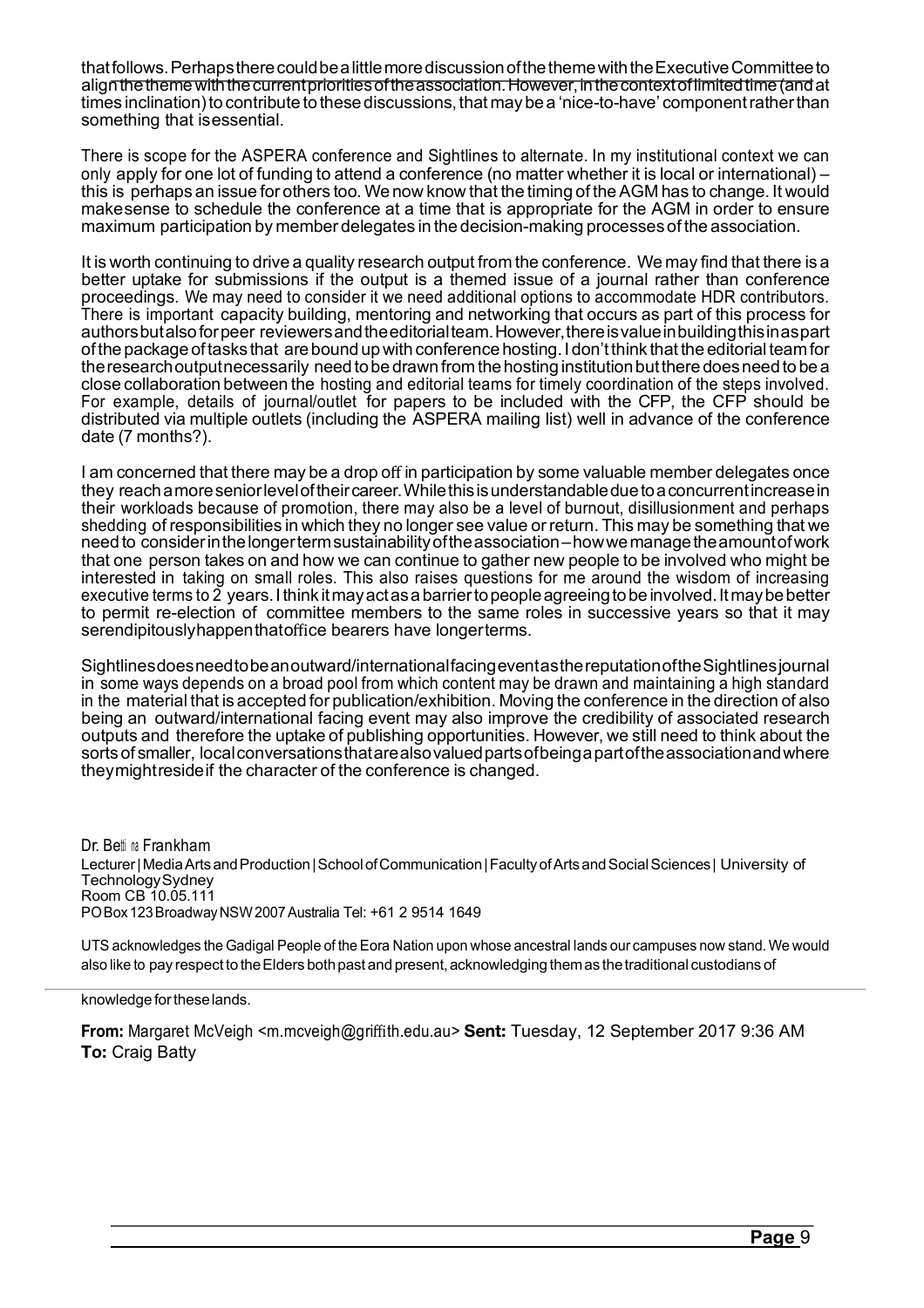## **Cc:** Bet<sub>t</sub>ina Frankham; Sarah Stollman; simon; Alison Wotherspoon **Subject:** Re: 3-5 year ASPERA plan?

HI all

As you probably know I cannot make this Thursday's meeting as I am teaching at that time. However just some random thoughts to add to Craig's random thoughts. And as a newbie to ASPERA maybe this is a different perspective and forme the first thing was that I had found my tribe (bit like the SRN also forme so assume there are other craft based academic bodies like this?). So below is actually nothing new but I thinkitis important

- ASPERAis unique as an organisation as it is not only a professional association of likeminded practitioners butitisalsoanassociationthatisworkinghardtoestablishthecredibilityofits membersintheacademyin termsofresearchandtheoryaroundthatresearchandassuchthis isareallystrongpartofourbriefwhichI think we do well (this is what happened in unis in the 70's with film)

- ASPERA is something that full time staff know about but sessional staff who form most of our teaching teams do not really know what it holds for them. Maybe this is fact that sessionals are transient andwe are all voluntary and only so much we can do...

- being on the pubs committee this year I think that it would be good to develop stronger links from Kath's work with Journal of Australiasian Cinema as a peer reviewed conference themed issue - but this would mean that a conference strand would have to be aligned with the journal's goals

Nomorethoughtstodate-lookforwardtonextSkypeinOct. Margaret

On Mon, Sep 11, 2017 at 5:31 PM, Craig Batty <craig.batty@rmit.edu.au> wrote: Hi all,

Prompted by Sarah's minutes yesterday, I thought I'd send along some thoughts on the future of ASPERA/the ASPERA conference as per our discussion the other week. They may be random, but sometimes within random is reason! So here we go ...!

as the peak body, what is the role of ASPERA: to look after and develop its community/members, or to take particularlinesand directions (e.g., research projects about things people want to pursue, or projects that help the community?).

is ASPERA more of a club/union/body than an organisation that has particular agendas beyond developing and protecting its membership?

- doeseachyear'sconferenceneedparticularthemes,orisitachanceformembershiptoreportbackonkeyideas, issues, practices, projects, etc.? If the AGM becomes embroiled in the conference, does this change the nature of the conference?

what's the relationship between the annual conference and others such as Sightlines? Is there or should there be overlap?Isthe ASPERA conference about local issues and member stuff, and Sightlines more outward/international facing? Should they compete or take turns (bi-annually)?

should the ASPERA conference be used to push out research outputs, or should it be used to develop the capacity of people to deliver and lead them more broadly? Is there a more strategic way of thinking about what comes out of the conference each year? Papers, or some kind of compendium, or an annual report with papers in that, or ...?

- dowewantkeyresearch,practiceandteachingandlearningleaderstochannelthingsthroughASPERAtogiveit prominence,ordo we want them to be encouraged to do their work as part of their university briefs, and feed that back into ASPERA as learning/development/mentoring for others?

dowe want ASPERA to have an international reputation, or are we happy for it to operate locally - but for ASPERA members (via learning and development as offered by ASPERA) to have external, international reputations, representing the discipline as opposed to the peak body? Here we might think about the DDCA - they seem to operate for their dean/director members, but notreally pump out their own stuff per se?

Best, Craig

--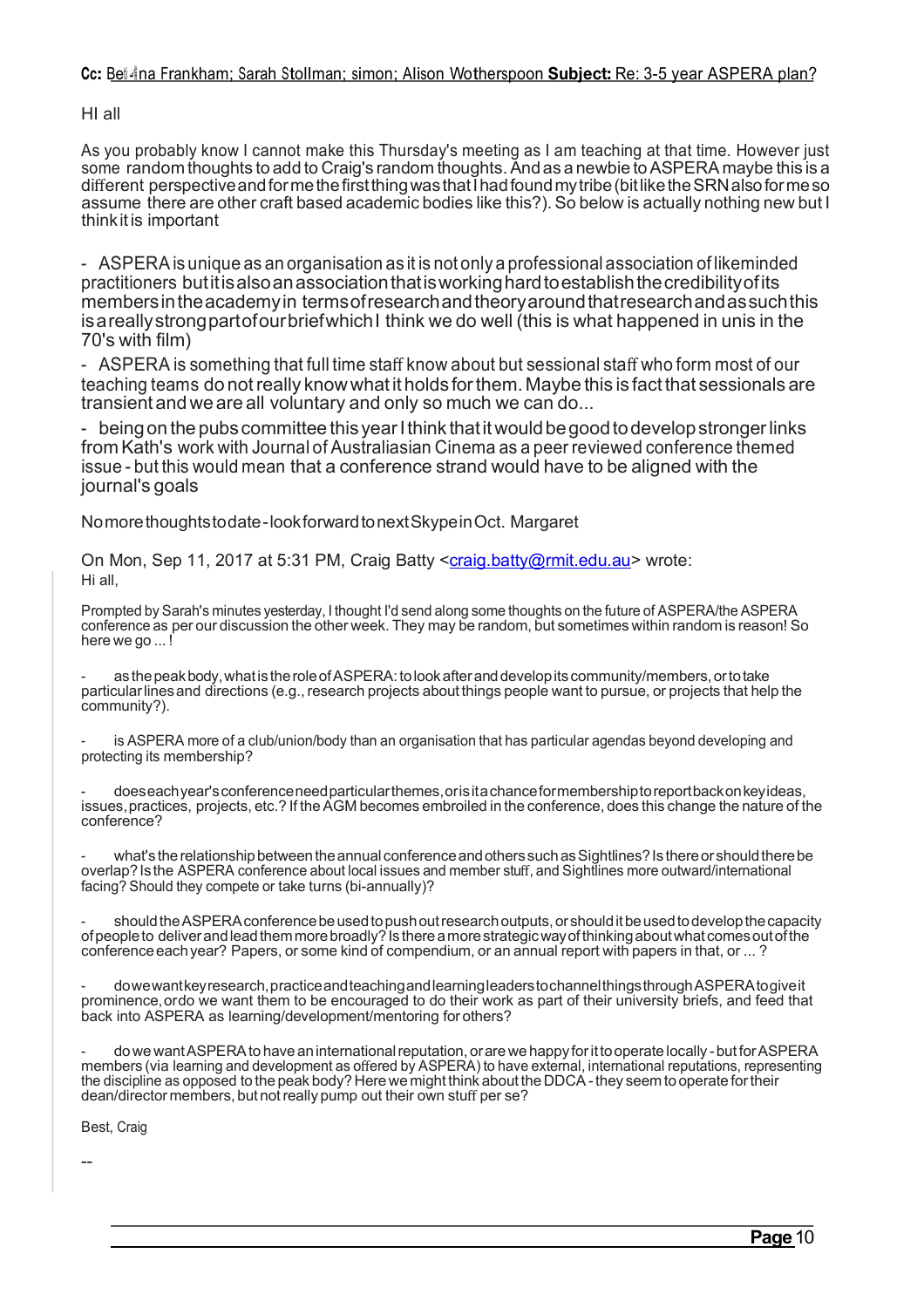Associate Professor Craig Batty Director, Higher Degrees by Research School of Media and Communication

RMIT University 9.4.16 (City Campus), GPO Box 2476, Melbourne, VIC 3001 Tel: (+61) 3 99252456

Chair, Research Sub-Committee Australian Screen Production Education and Research Association

Adjunct Professor School of Education and the Arts, Central Queensland University

Visiting Fellow Faculty of Media and Communication, Bournemouth University

--

Dr Margaret McVeigh PhD| Senior Lecturer|Head Screenwriting and Contextual Studies | Griffith Film School, Griffith University | Dock St | Brisbane Queensland | Australia 4101 | Email: m.mcveigh@griffith.edu.au Skype: margaret.mcveigh8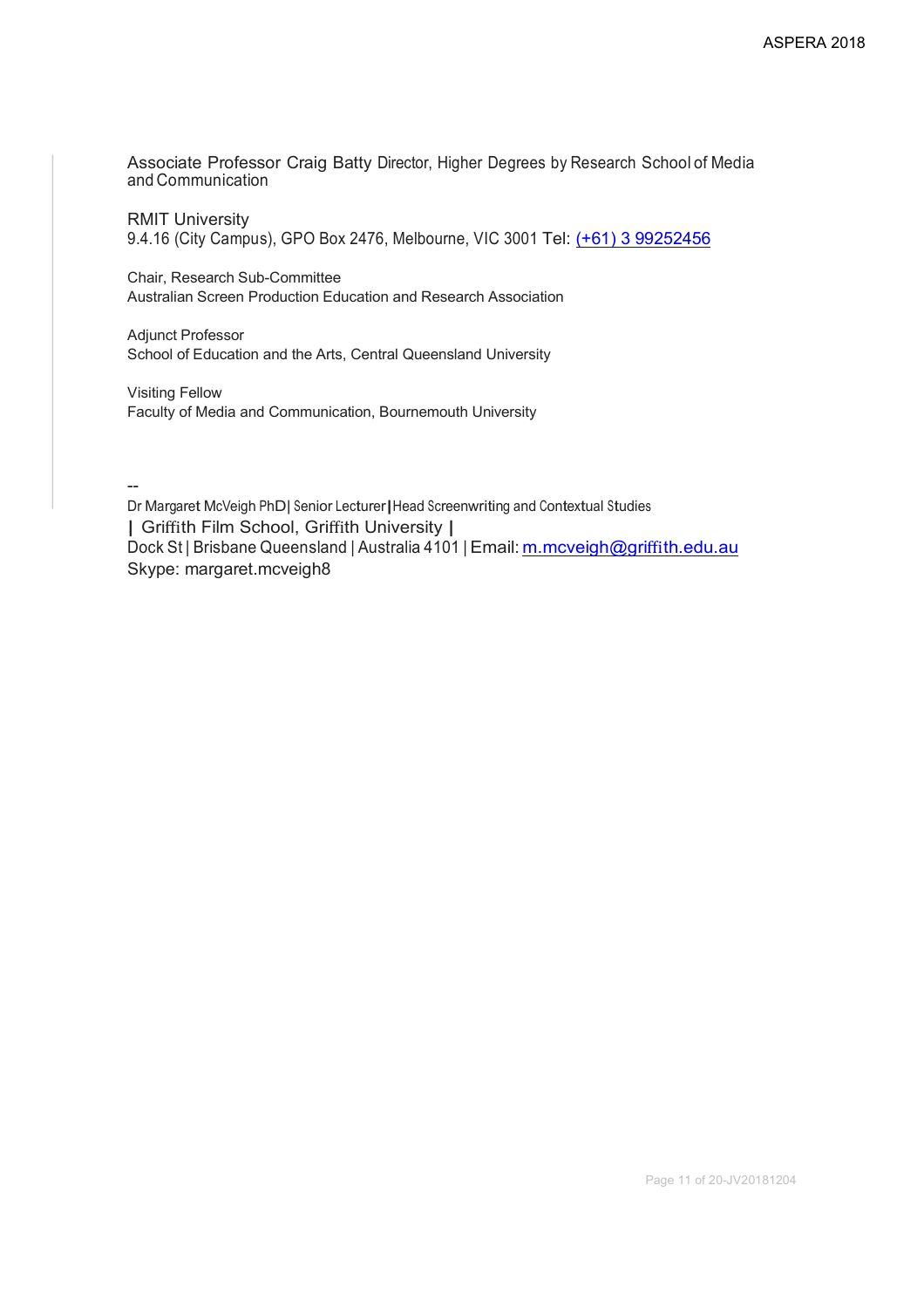25th October 2018

## **Sightlines 2019 Proposal**

Dates: Sunday  $17<sup>th</sup>$  – Tuesday  $19<sup>th</sup>$  November 2019 (TBC) (need to avoid AAWP clash) AWPVenues: Capitol Theatre (TBC, pending opening) + Swanston Academic Building (Building 80), RMIT University, Melbourne

Program Coordinator: Patrick Kelly (RMIT) Research Assistant: TBA Organising Committee: Patrick Kelly, Marsha Berry, \_\_\_\_\_\_\_\_\_\_\_\_ (will recruit more RMIT folks)

Sunday 17th Nov: drinks, intro, Opening Night Screening (Capitol Theatre) Monday 18<sup>th</sup> & Tuesday 26<sup>th</sup> Nov: Keynote speaker, screenings, panels/plenaries, presentations Tuesday 19<sup>th</sup> Nov: closing night, presentation of proposed award for Filmmaking in the Academy (sponsored by ATOM or similar?)

#### *Peer Review*

Submitted works should be accompanied by a short research statement of around 250 words and will be peer-reviewed by a panel made up of screen production researchers (eg. former participants in Sightlines, ASPERA etc). Research statements may include the research question or a proposition, a description of the significance of the work and its contribution to knowledge in the screen production discipline area.

Presentations should include discussion about how the production of films occurred in the context of academic research.

After the conference, filmmakers will be invited to submit their films/papers/works to be included in a subsequent journal (eg. special issue of Screenworks, International Journal of Creative Media Research, or similar).

#### *Award: Filmmaking in the Academy*

The Screen & Sound Cultures research group at RMIT proposes that ASPERA lobby for a national award for Filmmaking in the Academy, based on the BAFTSS Practice Research Award (Screenworks). One potential partner for this award could be Australian Teachers of Media (ATOM). It was also suggested that such an award be named in Leo Berkeley's honour. Selection criteria could include (1) Growth/Contribution in the area of academic filmmaking, (2) social/cultural impact through filmmaking, (3) innovation & creativity.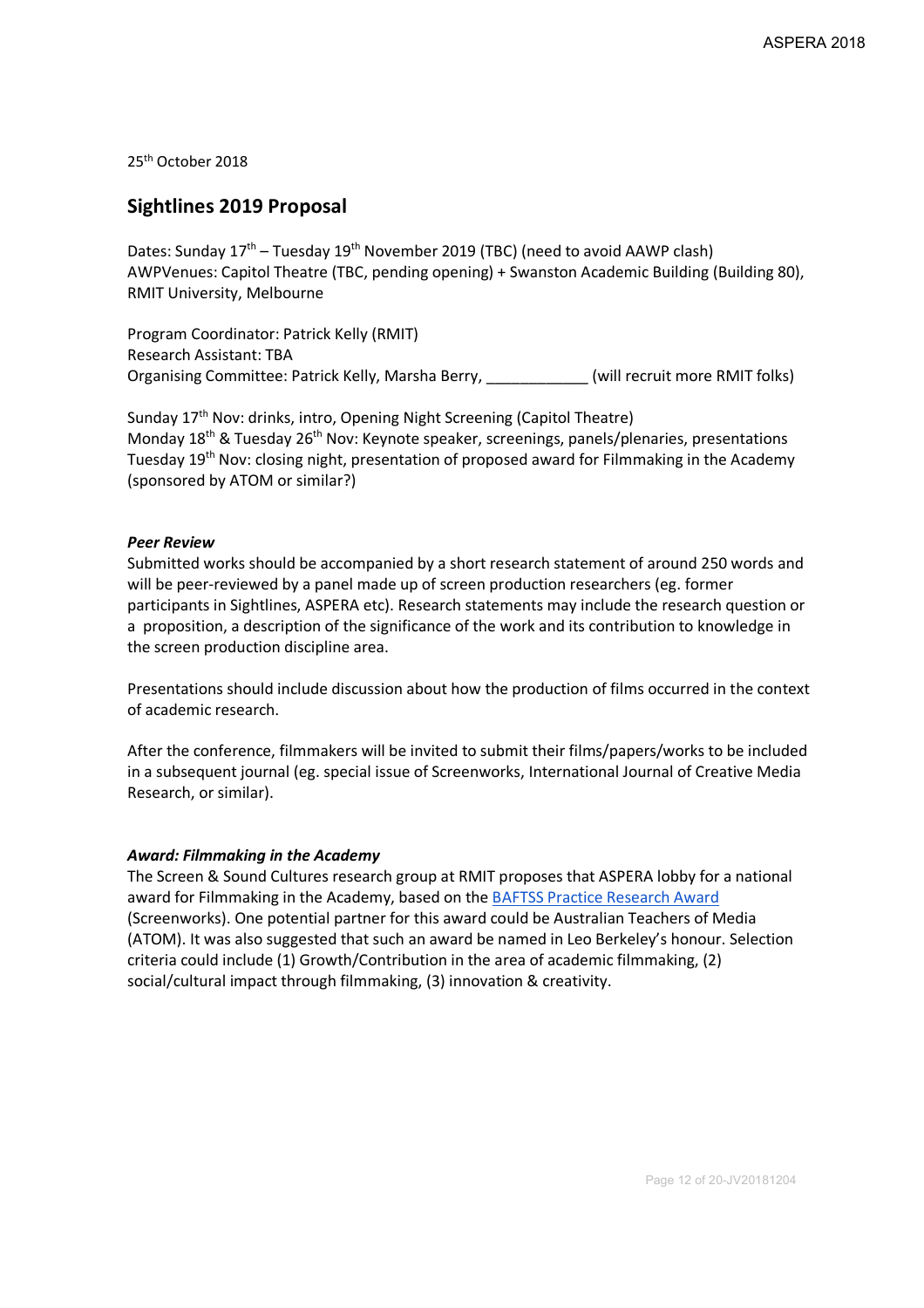### **Info from 2016 edition:**

Sightlines is a two-day event that will focus on the developing field of filmmaking as a form of academic research.

Universities worldwide contain academics and students who engage in filmmaking practice. Part conference and part festival, Sightlines will include screenings of work within a wide range of styles and formats, as well as presentations and discussions on the diverse ways in which screen practice can be seen as contributing to knowledge.

Presented by the Screen & Sound Cultures research group at RMIT University, with the support of the Australian Screen Production Education & Research Association (ASPERA).

#### **Sightlines: topics**

The production of films in the context of academic research is growing in scale and significance. Documentaries, dramas, essay and experimental films are made by postgraduate research students and academic staff, to extend an individual creative practice, develop the field of screen production or explore the possibilities of audio-visual media as a method of research in many fields of knowledge. Sightlines is an event designed to both interrogate and celebrate filmmaking practice in the context of academic research and explore its significance, through screenings, panels, presentations, roundtable discussions and keynote addresses. It will seek to break down traditional boundaries between arts-based research and other forms of investigation, creating an arena for debate about the need for greater recognition of academic research that extends beyond written text.

Topics include:

- How is film and filmmaking in the academy evolving?
- What new forms of screen production are emerging and in what ways is creative practice research engaging with them?
- How can screen production be developed further as an academic research discipline?
- On what basis should the peer review of screen production research be conducted?
- How can creative practice research in screen production be funded or otherwise supported?
- How should the relationship between screen production in the academy and the broader screen production industries be understood and how can it be usefully developed?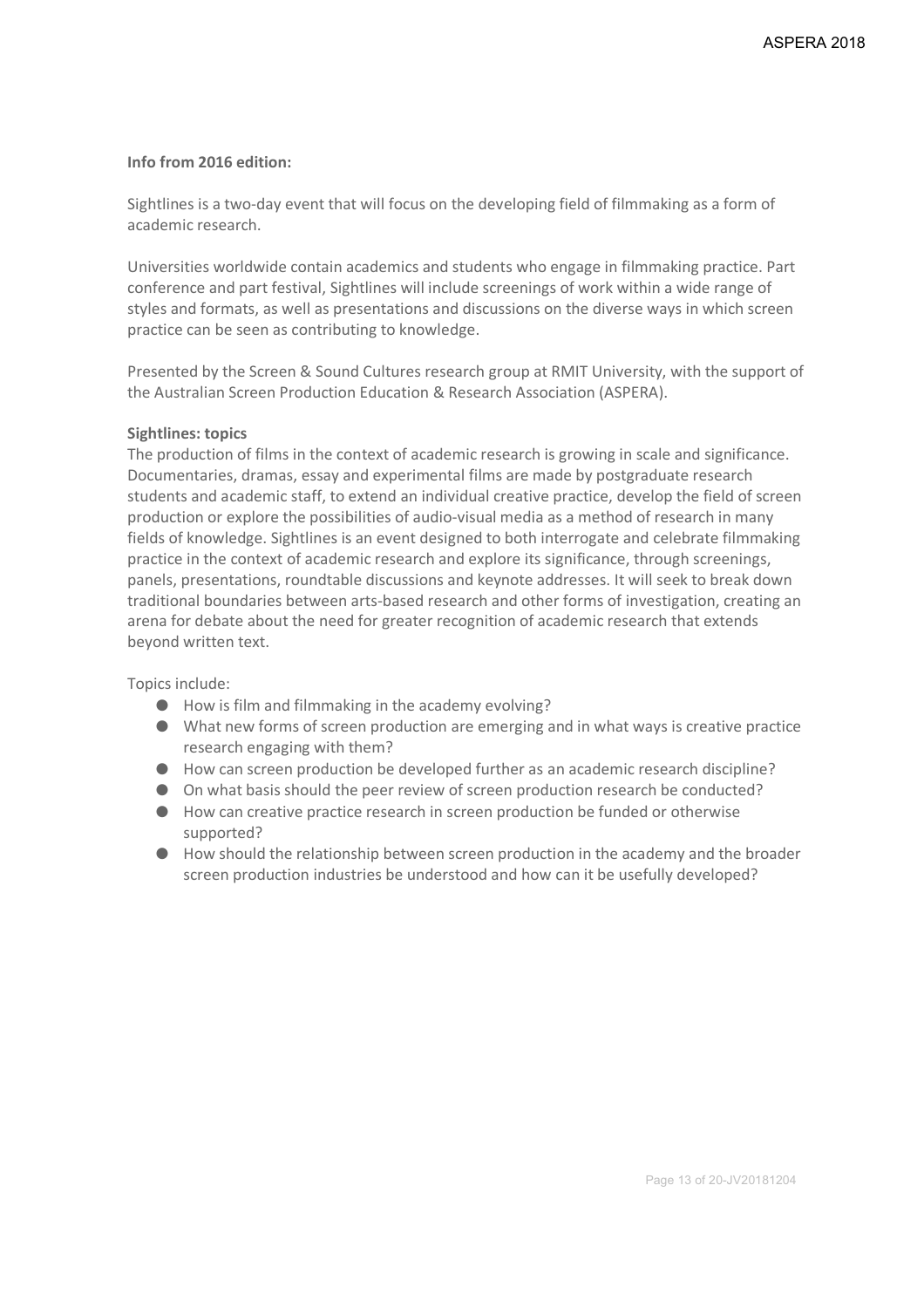| <b>AFTRS</b>         | <b>Nell Greenwood</b>                  | Nell.Greenwood@aftrs.edu.au                           | 1              |
|----------------------|----------------------------------------|-------------------------------------------------------|----------------|
| <b>Bond</b>          | Michael Sergi                          | msergi@bond.edu.au                                    | $\overline{2}$ |
| Canberra             | <b>Tim Thomas</b>                      | Tim.thomas@canberra.edu.au                            | 3              |
| <b>Charles Sturt</b> | Damien<br>Candusso                     | dcandusso@csu.edu.au                                  | $\overline{4}$ |
| Curtin               | Kath Dooley                            | Kath.Dooley@curtin.edu.au.                            | 5              |
| Deakin               | John Cumming                           | john.cumming@deakin.edu.au                            | 6              |
| <b>Edith Cowan</b>   | George<br>Karpathakis                  | g.karpathakis@ecu.edu.au                              | $\overline{7}$ |
| <b>Flinders Uni</b>  | Alison<br>Wotherspoon                  | alison.wotherspoon@flinders.edu.au                    | 8              |
| Griffith             | Donna Hamilton                         | d.hamilton@griffith.edu.au                            | 9              |
| Latrobe              | Angie Black                            | a.black@latrobe.edu.au                                | 10             |
| Macquarie            | Nicole Anderson                        | nicole.anderson@mq.edu.au                             | 11             |
| Uni Newcastle        | Simon Weaving                          | simon.weaving@newcastle.edu.au                        | 12             |
| QUT                  | <b>Chris Carter</b><br>Ruari Elkington | chris.carter@qut.edu.au<br>ruari.elkington@qut.edu.au | 13             |
| <b>RMIT</b>          | Marsha Berry                           | marsha.berry@rmit.edu.au                              | 14             |
| Swinburne            | James Verdon                           | jverdon@swin.edu.au                                   | 15             |
| <b>UTS</b>           | <b>Bettina</b><br>Frankham             | bettina.frankham@uts.edu.au                           | 16             |
| <b>UWS</b>           | <b>Hart Cohen</b>                      | h.cohen@westernsydney.edu.au                          | 17             |
| <b>UniSA</b>         | lan Hutchison                          | lan.Hutchison@unisa.edu.au                            | 18             |
| <b>VCA</b>           | Sandra<br>Sciberras                    | sandrars@unimelb.edu.au                               | 19             |

ASPERA Member Schools and contact people

msergi@bond.edu.au Tim.thomas@canberra.edu.au dcandusso@csu.edu.au Kath.Dooley@curtin.edu.au john.cumming@deakin.edu.au g.karpathakis@ecu.edu.au alison.wotherspoon@flinders.edu.au d.hamilton@griffith.edu.au